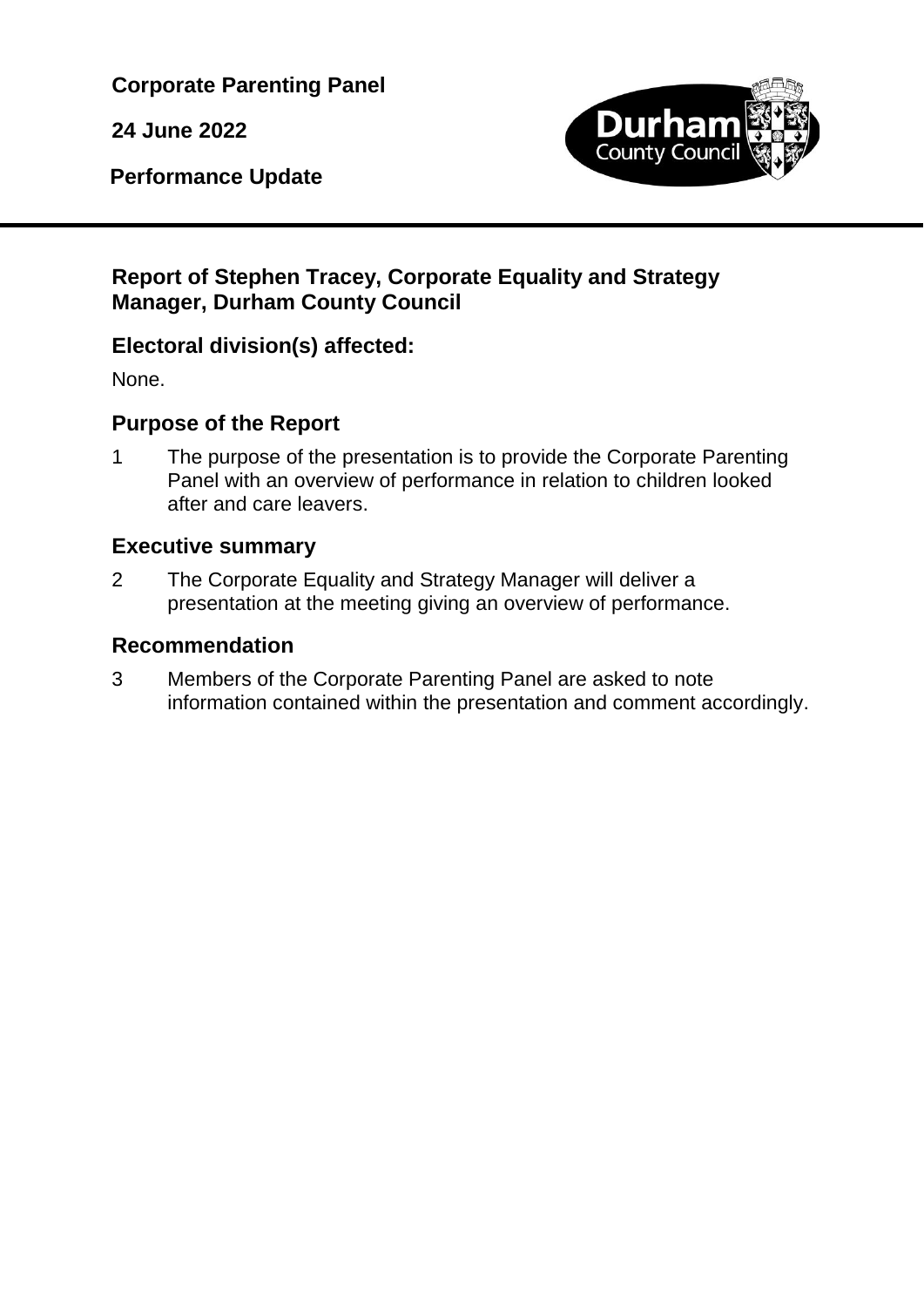#### **Background**

4 A quarterly performance management framework is presented to Corporate Parenting Panel which is structured around the Local Government Association's Key Lines of Enquiry for Corporate Parenting Panel members.

#### **Conclusion**

5 Members of the Corporate Parenting Panel will be sighted on performance in relation to children looked after and care leavers and will have an opportunity to discuss performance at the meeting.

#### **Other useful documents**

Quarterly Performance Scorecard

#### **Author**

Stephen Tracey Tel: 03000 268 029